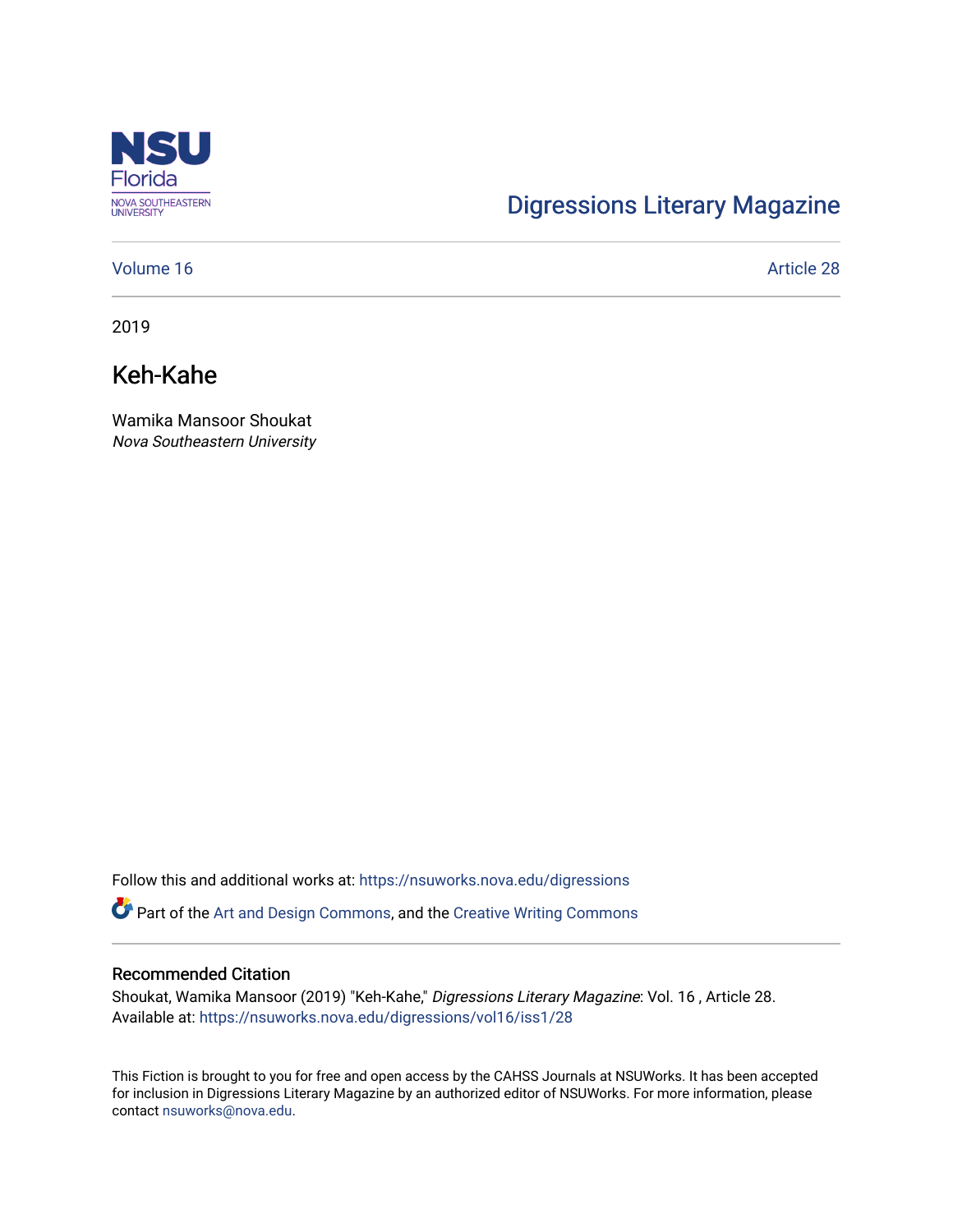### Keh-Kahe

#### Author Bio

Keh-Kahe is an Urdu word for laughter. About the Author Wamika Shoukat is a sophomore majoring in Biology, with interests in political science, writing, and photography. Her writing is most influenced by her experiences growing up in Pakistan, and she tends to explore social issues through the medium of writing."